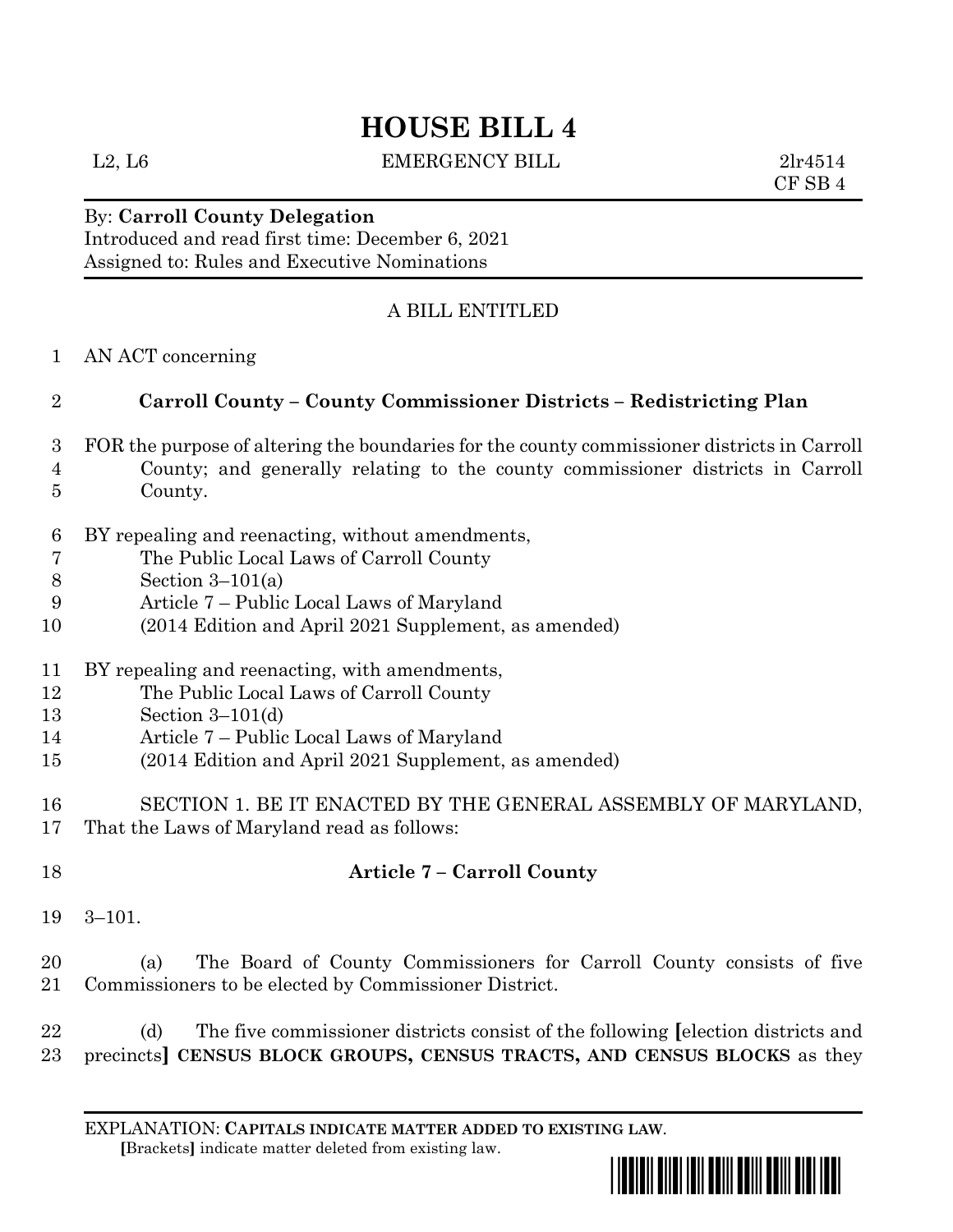existed on **[**December 1, 2005**] APRIL 1, 2021, AND AS REVIEWED BY THE CARROLL COUNTY BOARD OF ELECTIONS OR ITS DESIGNEE**: (1) Commissioner District 1 consists of **[**Carroll County Election Districts 1, 2, 3, 6, and 10**]: (I) CENSUS TRACTS: 1. 24013501001, 24013501002, 24013502000, 24013503000, 24013510000, AND 24013512000; 2. 24013511000, NOT INCLUDING CENSUS BLOCKS 240135110002015, 240135110002024, 240135110002026, 240135110002027, OR 240135110002028; 3. 24013507702, NOT INCLUDING: A. CENSUS BLOCK GROUPS 240135077022 OR 240135077023; OR B. CENSUS BLOCKS 240135077021001 AND 240135077023021; 4. 24013507703, NOT INCLUDING CENSUS BLOCKS 240135077031000, 240135077031001, 240135077031002, OR 240135077031003; 5. 24013507704, NOT INCLUDING CENSUS BLOCKS 240135077041005, 240135077041009, 240135077041010, 240135077041011, 240135077041012, 240135077041013, 240135077041014, 240135077041015, 240135077041016, OR 240135077041017; 6. 24013507500, NOT INCLUDING CENSUS BLOCKS 240135075002000, 240135075002001, 240135075002003, 240135075002007, 240135075002014 THROUGH 240135075002036, 240135075003000 THROUGH 240135075003020, 240135076013009, OR 240135076013015; AND 7. 24013506101, NOT INCLUDING CENSUS BLOCKS 240135061012000, 240135061012004, 240135061012006 THROUGH 240135061012013, OR 240135061013000 THROUGH 240135061013032**; **(II) THE FOLLOWING CENSUS BLOCKS OF CENSUS TRACT 24013507601:**

**HOUSE BILL 4**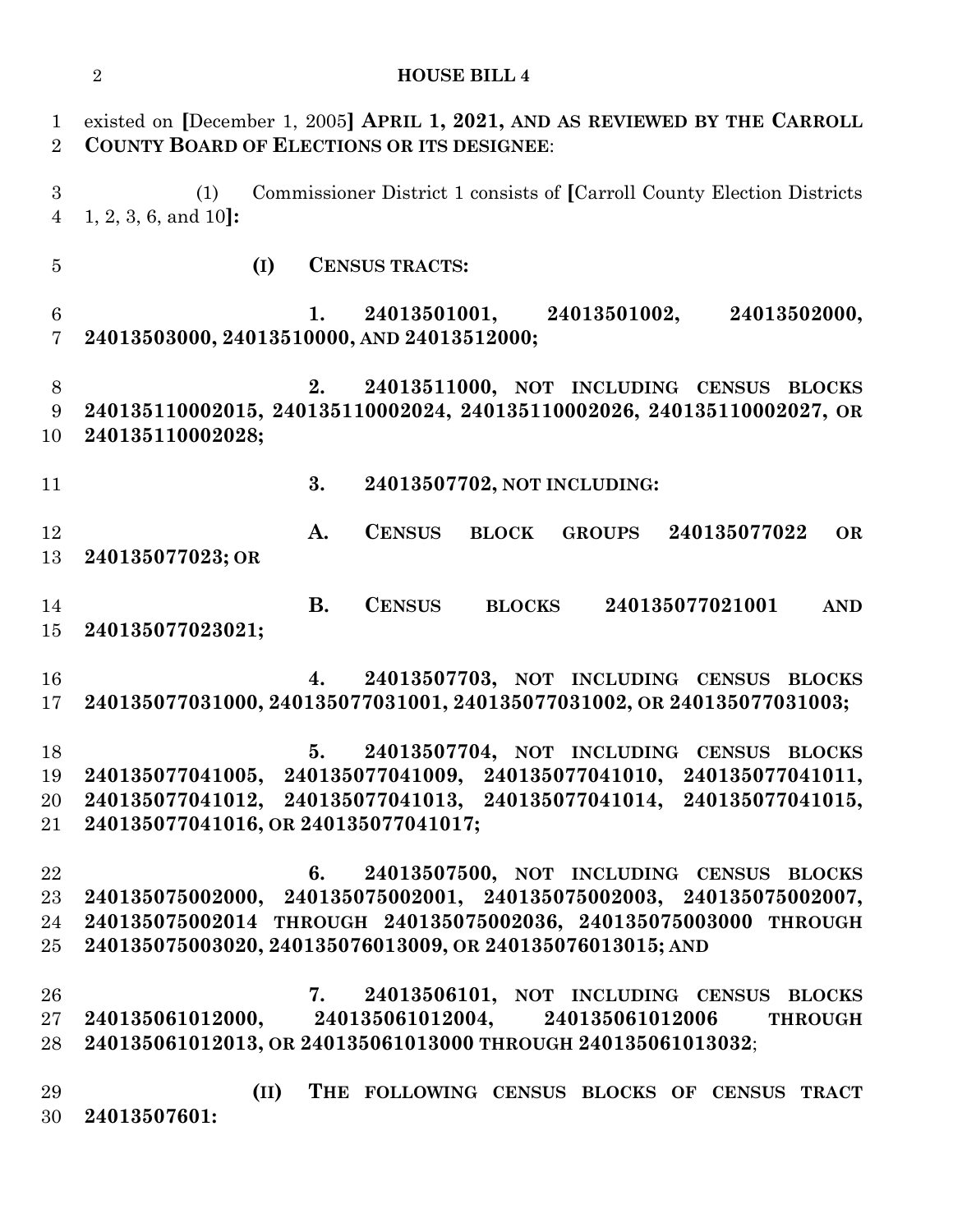**HOUSE BILL 4** 3

| $\mathbf{1}$        |                                                                                                                                     | 1.  |               |                  | 240135076011000 THROUGH 240135076011002;                               |  |                 |                |
|---------------------|-------------------------------------------------------------------------------------------------------------------------------------|-----|---------------|------------------|------------------------------------------------------------------------|--|-----------------|----------------|
| $\overline{2}$      |                                                                                                                                     | 2.  |               |                  | 240135076011004 THROUGH 240135076011007;                               |  |                 |                |
| 3                   |                                                                                                                                     | 3.  |               |                  | 240135076011010; AND                                                   |  |                 |                |
|                     |                                                                                                                                     |     |               |                  |                                                                        |  |                 |                |
| $\overline{4}$      |                                                                                                                                     | 4.  |               |                  | 240135076011011; AND                                                   |  |                 |                |
| $\overline{5}$<br>6 | (III)<br>240135090012004;                                                                                                           | ALL | OF            | <b>CENSUS</b>    | <b>BLOCKS</b>                                                          |  | 240135090011000 | <b>AND</b>     |
| 7<br>8              | (2)<br>$4$ and $8$ :                                                                                                                |     |               |                  | Commissioner District 2 consists of [Carroll County Election Districts |  |                 |                |
| 9<br>10<br>11       | (I)<br>240135042013, 240135042014, 240135061022, 240135062001<br>240135062004, 240135081031 THROUGH 240135081034, AND 240135082001; |     |               |                  | CENSUS BLOCK GROUPS 240135041001, 240135041002,                        |  |                 | <b>THROUGH</b> |
| 12<br>13            | (II)<br>240135061012001 THROUGH 240135061012003;                                                                                    |     | <b>CENSUS</b> |                  | TRACT 24013506101,                                                     |  | <b>CENSUS</b>   | <b>BLOCKS</b>  |
| 14<br>15            | (III)<br>24013506102:                                                                                                               |     |               |                  | THE FOLLOWING CENSUS BLOCKS OF CENSUS TRACT                            |  |                 |                |
| 16                  |                                                                                                                                     | 1.  |               |                  | 240135061021003; AND                                                   |  |                 |                |
| 17                  |                                                                                                                                     | 2.  |               | 240135061021004; |                                                                        |  |                 |                |
| 18<br>19            | CENSUS BLOCKS 240135082004014 THROUGH 240135082004016;                                                                              |     |               |                  | (IV) CENSUS BLOCK GROUP 240135082004, NOT INCLUDING                    |  |                 |                |
| 20                  |                                                                                                                                     |     |               |                  |                                                                        |  |                 |                |
| $21\,$              | (V)<br>CENSUS BLOCKS 240135082003023 THROUGH 240135082003029;                                                                       |     |               |                  | CENSUS BLOCK GROUP 240135082003, NOT INCLUDING                         |  |                 |                |
| 22<br>23            | (VI)<br>24013508200:                                                                                                                |     |               |                  | THE FOLLOWING CENSUS BLOCKS OF CENSUS TRACT                            |  |                 |                |
| 24                  |                                                                                                                                     | 1.  |               |                  | 240135082002000; AND                                                   |  |                 |                |
| 25                  |                                                                                                                                     | 2.  |               |                  | 240135082002005 THROUGH 240135082002007;                               |  |                 |                |
| 26<br>$27\,$        | CENSUS BLOCKS 240135041003004 THROUGH 240135041003006;                                                                              |     |               |                  | (VII) CENSUS BLOCK GROUP 240135041003, NOT INCLUDING                   |  |                 |                |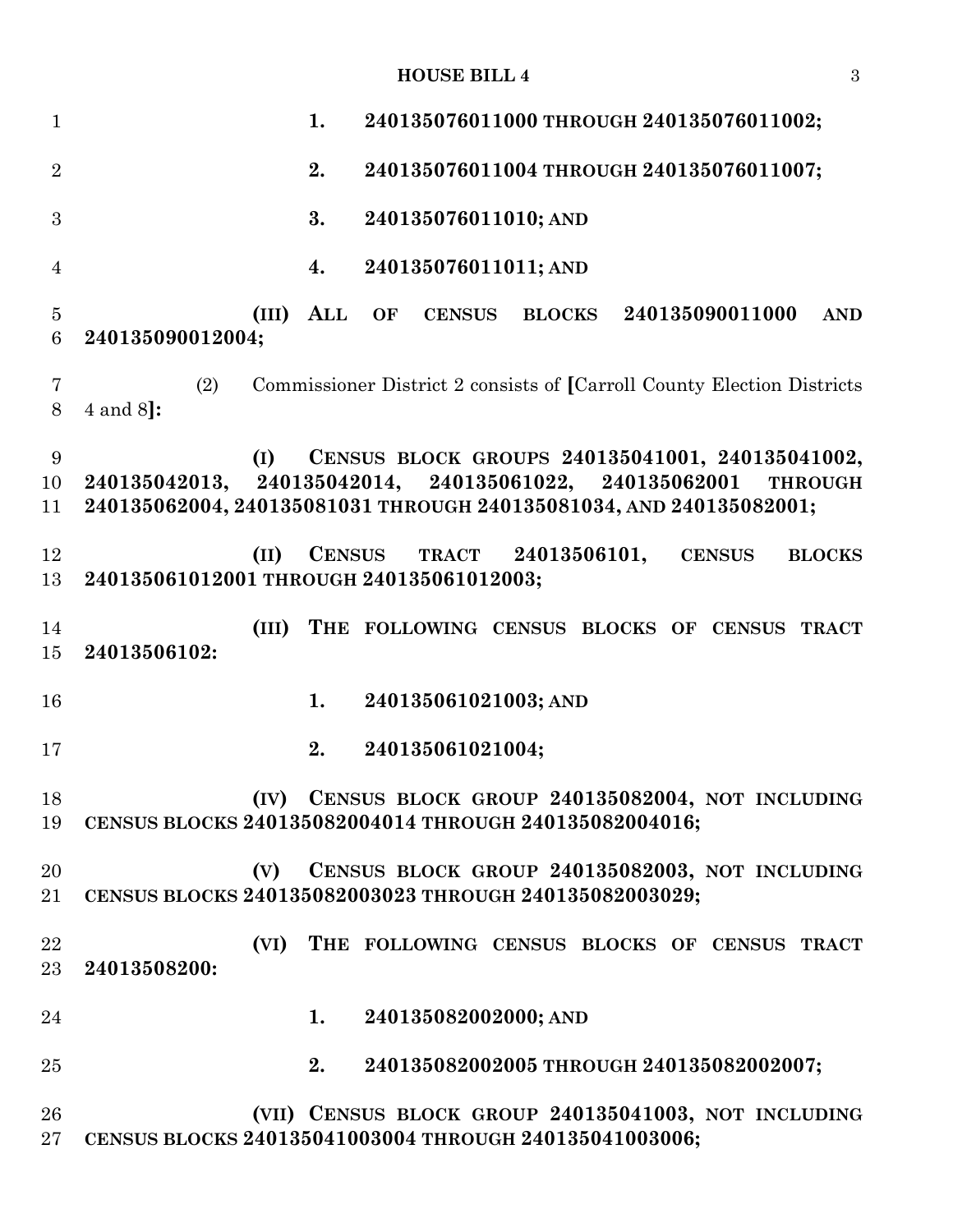```
4 HOUSE BILL 4
```
 **(VIII) THE FOLLOWING CENSUS BLOCKS OF CENSUS TRACT 24013504201: 1. 240135042011005; 2. 240135042011007; AND 3. 240135042011011 THROUGH 240135042011022; (IX) THE FOLLOWING CENSUS BLOCKS OF CENSUS TRACT 24013504201: 1. 240135042012004; AND 2. 240135042012005; (X) THE FOLLOWING CENSUS BLOCKS OF CENSUS TRACT 24013504202: 1. 240135042023012; AND 2. 240135042023013; (XI) CENSUS BLOCK GROUP 240135042021, NOT INCLUDING CENSUS BLOCKS 240135042021004 THROUGH 240135042021006 OR 240135042021014; AND (XII) CENSUS TRACT 24013505102, CENSUS BLOCKS 240135051023000 THROUGH 240135051023004**; (3) Commissioner District 3 consists of **[**Carroll County Election District 7, Precincts 1 through 7, 9, and 10**]: (I) CENSUS BLOCK GROUPS 240135075003, 240135076012, 240135076021 THROUGH 240135076023, 240135077022, 240135077042, 240135077043, 240135078011 THROUGH 240135078014, AND 240135078021; (II) CENSUS BLOCK GROUP 240135075002, NOT INCLUDING CENSUS BLOCKS 240135075002004 THROUGH 240135075002006, 240135075002008 THROUGH 240135075002013, OR 240135075002016;**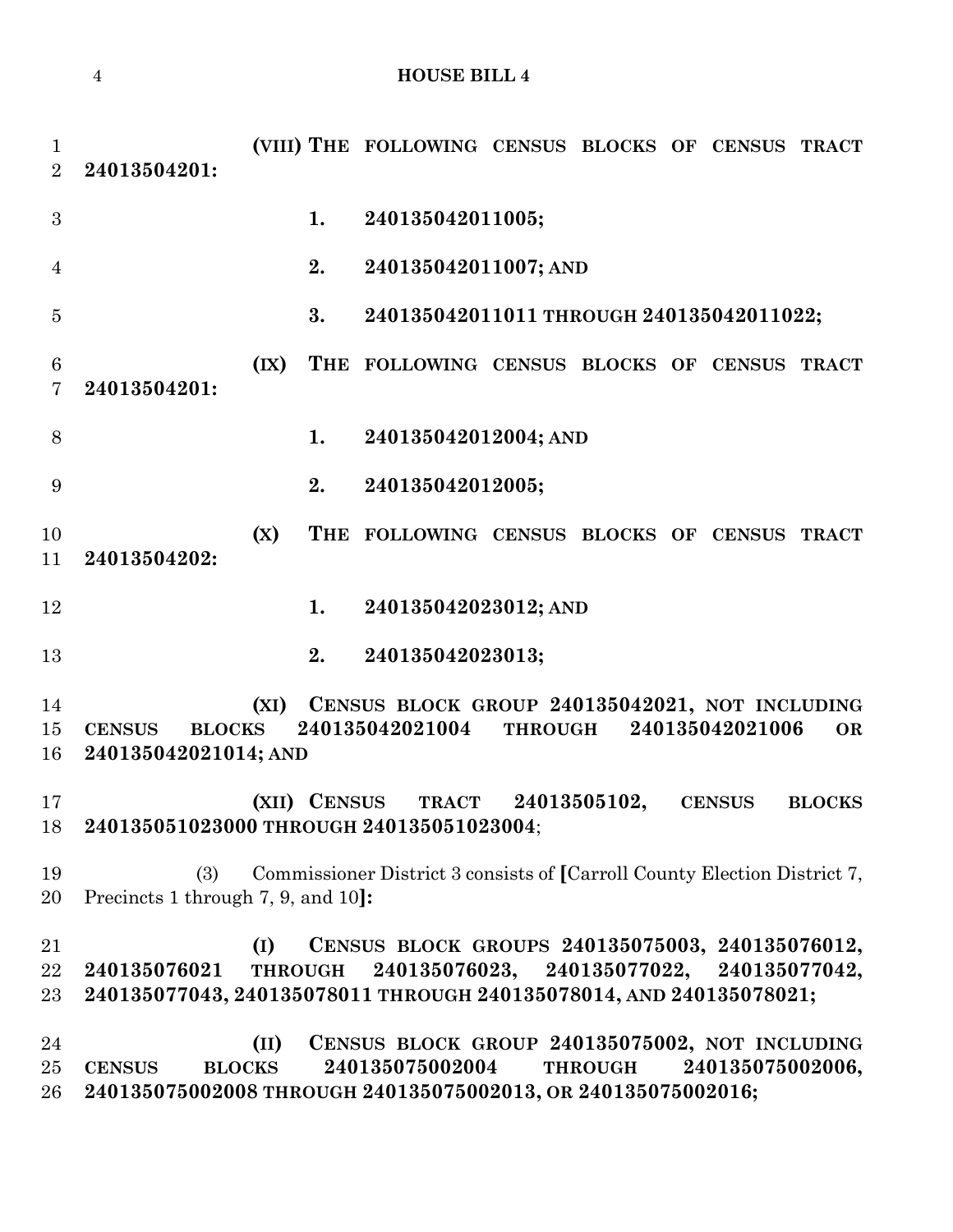#### **HOUSE BILL 4** 5

 **(III) THE FOLLOWING CENSUS BLOCKS OF CENSUS TRACT 24013507601: 1. 240135076011003; AND 2. 240135076011008 THROUGH 240135076011021; (IV) CENSUS BLOCK GROUP 24013506102, NOT INCLUDING CENSUS BLOCKS 240135061021003 OR 240135061021004; (V) CENSUS TRACT 24013508200, CENSUS BLOCKS 240135082004014 THROUGH 240135082004016; (VI) CENSUS TRACT 24013508200, CENSUS BLOCKS 240135082003023 THROUGH 240135082003029; (VII) CENSUS BLOCK GROUP 240135082002, NOT INCLUDING CENSUS BLOCKS 240135082002000 OR 240135082002005 THROUGH 240135082002007; (VIII) CENSUS TRACT 24013504100, CENSUS BLOCKS 240135041003004 THROUGH 240135041003006; (IX) THE FOLLOWING CENSUS BLOCKS OF CENSUS TRACT 24013504201: 1. 240135042011000 THROUGH 240135042011004; 2. 240135042011006; AND 3. 240135042011008 THROUGH 240135042011010; (X) THE FOLLOWING CENSUS BLOCKS OF CENSUS TRACT 24013504201: 1. 240135042012000 THROUGH 240135042012003; AND 2. 240135042012011; (XI) THE FOLLOWING CENSUS BLOCKS OF CENSUS TRACT 24013507702:**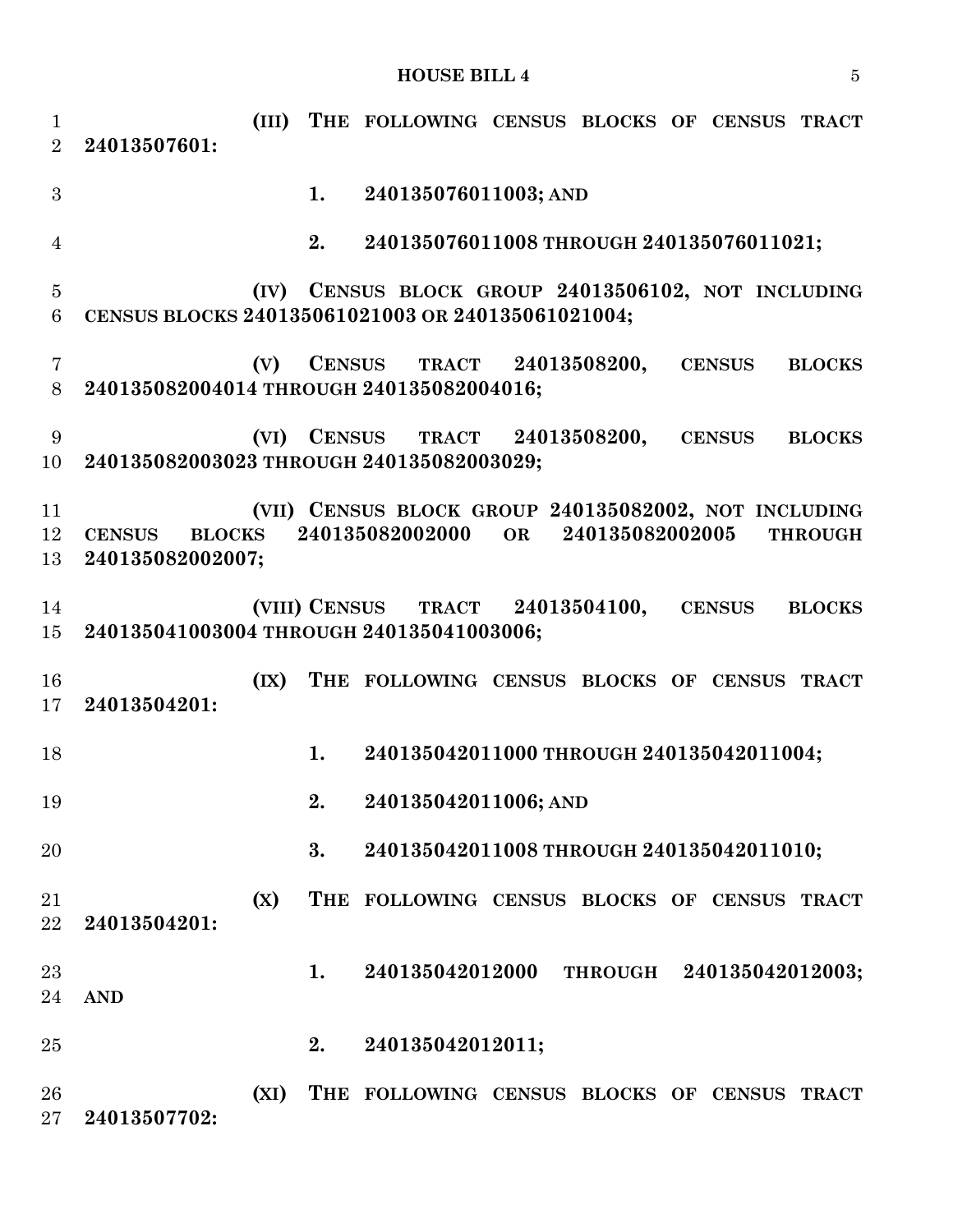|                                    | $\boldsymbol{6}$<br><b>HOUSE BILL 4</b>                                                                                                                                                                                                     |
|------------------------------------|---------------------------------------------------------------------------------------------------------------------------------------------------------------------------------------------------------------------------------------------|
| $\mathbf{1}$                       | 240135077021001; AND<br>1.                                                                                                                                                                                                                  |
| $\overline{2}$                     | 2.<br>240135077021024;                                                                                                                                                                                                                      |
| $\boldsymbol{3}$<br>$\overline{4}$ | (XII) CENSUS BLOCK GROUP 240135077023, NOT INCLUDING<br>CENSUS BLOCK 240135077023020;                                                                                                                                                       |
| $\overline{5}$<br>$6\phantom{.}6$  | (XIII) CENSUS<br>TRACT 24013507703,<br><b>CENSUS</b><br><b>BLOCKS</b><br>240135077031000 THROUGH 240135077031003; AND                                                                                                                       |
| $\overline{7}$<br>8                | (XIV) THE FOLLOWING CENSUS BLOCKS OF CENSUS TRACT<br>24013507704:                                                                                                                                                                           |
| 9                                  | 240135077041005;<br>1.                                                                                                                                                                                                                      |
| 10<br>11                           | 2.<br>240135077041009<br>THROUGH 240135077041012;<br><b>AND</b>                                                                                                                                                                             |
| 12                                 | 3.<br>240135077041014 THROUGH 240135077041017;                                                                                                                                                                                              |
| 13<br>14<br>15                     | Commissioner District 4 consists of [Carroll County Election District 7,<br>(4)<br>Precinct 8, Carroll County Election Districts 9, 11, 12, and 13, and Carroll County Election<br>District 14, Precincts 2 and 3.                          |
| 16<br>17<br>18<br>19               | CENSUS BLOCK GROUPS 240135042022, 240135078022,<br>(I)<br>240135090012, 240135090021, 240135090022, 240135130011, 240135130012,<br>240135130013, 240135130021, 240135130022, 240135130023, 240135142011,<br>240135142012, AND 240135142013; |
| 20<br>21                           | CENSUS BLOCK GROUP 240135142022, NOT INCLUDING<br>(II)<br>CENSUS BLOCKS 240135142022000, 240135142022001, OR 240135142022005;                                                                                                               |
| 22<br>23                           | (III)<br>THE FOLLOWING CENSUS BLOCKS OF CENSUS TRACT<br>24013514202:                                                                                                                                                                        |
| 24                                 | 1.<br>240135142021000;                                                                                                                                                                                                                      |
| 25                                 | 2.<br>240135142021001;                                                                                                                                                                                                                      |
| 26<br>27                           | 3.<br>240135142021009<br>THROUGH 240135142021013;<br><b>AND</b>                                                                                                                                                                             |
| 28                                 | 240135142021018;<br>4.                                                                                                                                                                                                                      |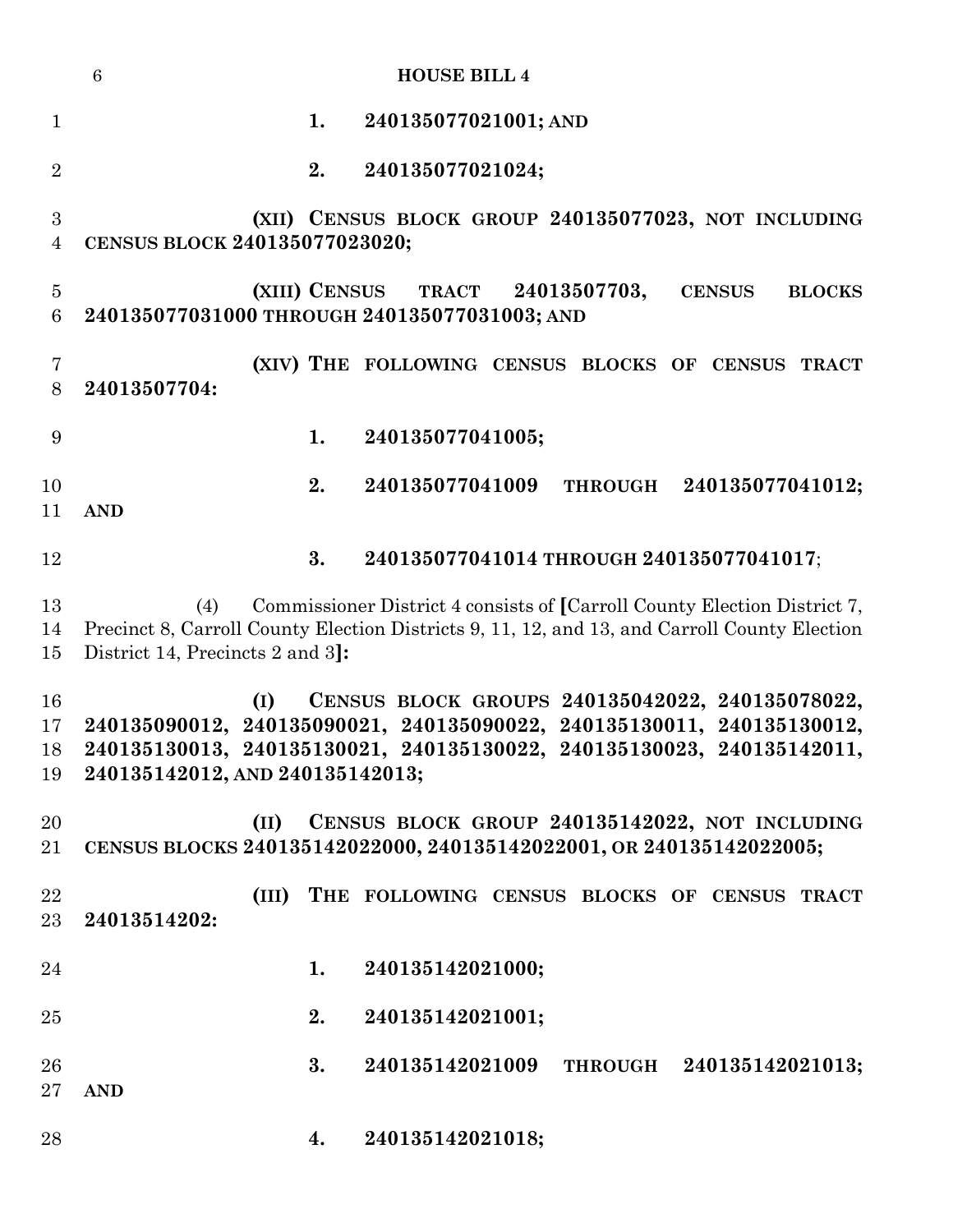| $\mathbf{1}$<br>2                 | 24013514100:                                                                               | (IV) |    | THE FOLLOWING CENSUS BLOCKS OF CENSUS TRACT          |  |  |  |  |  |
|-----------------------------------|--------------------------------------------------------------------------------------------|------|----|------------------------------------------------------|--|--|--|--|--|
| 3                                 |                                                                                            |      | 1. | 240135141002002 THROUGH 240135141002008;             |  |  |  |  |  |
| $\overline{4}$                    |                                                                                            |      | 2. | 240135141002017; AND                                 |  |  |  |  |  |
| $\overline{5}$                    |                                                                                            |      | 3. | 240135141002019 THROUGH 240135141002021;             |  |  |  |  |  |
| $6\phantom{.}6$<br>$\overline{7}$ | 24013505101:                                                                               | (V)  |    | THE FOLLOWING CENSUS BLOCKS OF CENSUS TRACT          |  |  |  |  |  |
| 8                                 |                                                                                            |      | 1. | 240135051011000;                                     |  |  |  |  |  |
| 9                                 |                                                                                            |      | 2. | 240135051011001; AND                                 |  |  |  |  |  |
| 10                                |                                                                                            |      | 3. | 240135051011003;                                     |  |  |  |  |  |
| 11<br>12                          | 24013504202:                                                                               | (VI) |    | THE FOLLOWING CENSUS BLOCKS OF CENSUS TRACT          |  |  |  |  |  |
| 13                                |                                                                                            |      | 1. | 240135042021004 THROUGH 240135042021006;             |  |  |  |  |  |
| 14                                |                                                                                            |      | 2. | 240135042021014; AND                                 |  |  |  |  |  |
| 15                                |                                                                                            |      | 3. | 240135042021015;                                     |  |  |  |  |  |
| 16<br>17                          | CENSUS BLOCKS 240135042023012 OR 240135042023013;                                          |      |    | (VII) CENSUS BLOCK GROUP 240135042023, NOT INCLUDING |  |  |  |  |  |
| 18<br>19                          | (VIII) CENSUS TRACT 24013504201, CENSUS BLOCKS<br>240135042012006 THROUGH 240135042012010; |      |    |                                                      |  |  |  |  |  |
| 20<br>21                          | CENSUS BLOCK 240135090012004;                                                              |      |    | (IX) CENSUS BLOCK GROUP 240135090012, NOT INCLUDING  |  |  |  |  |  |
| 22<br>23                          | CENSUS BLOCK GROUP 240135090011, NOT INCLUDING<br>(X)<br>CENSUS BLOCK 240135090011000; AND |      |    |                                                      |  |  |  |  |  |
| 24<br>25                          | 24013511000:                                                                               | (XI) |    | THE FOLLOWING CENSUS BLOCKS OF CENSUS TRACT          |  |  |  |  |  |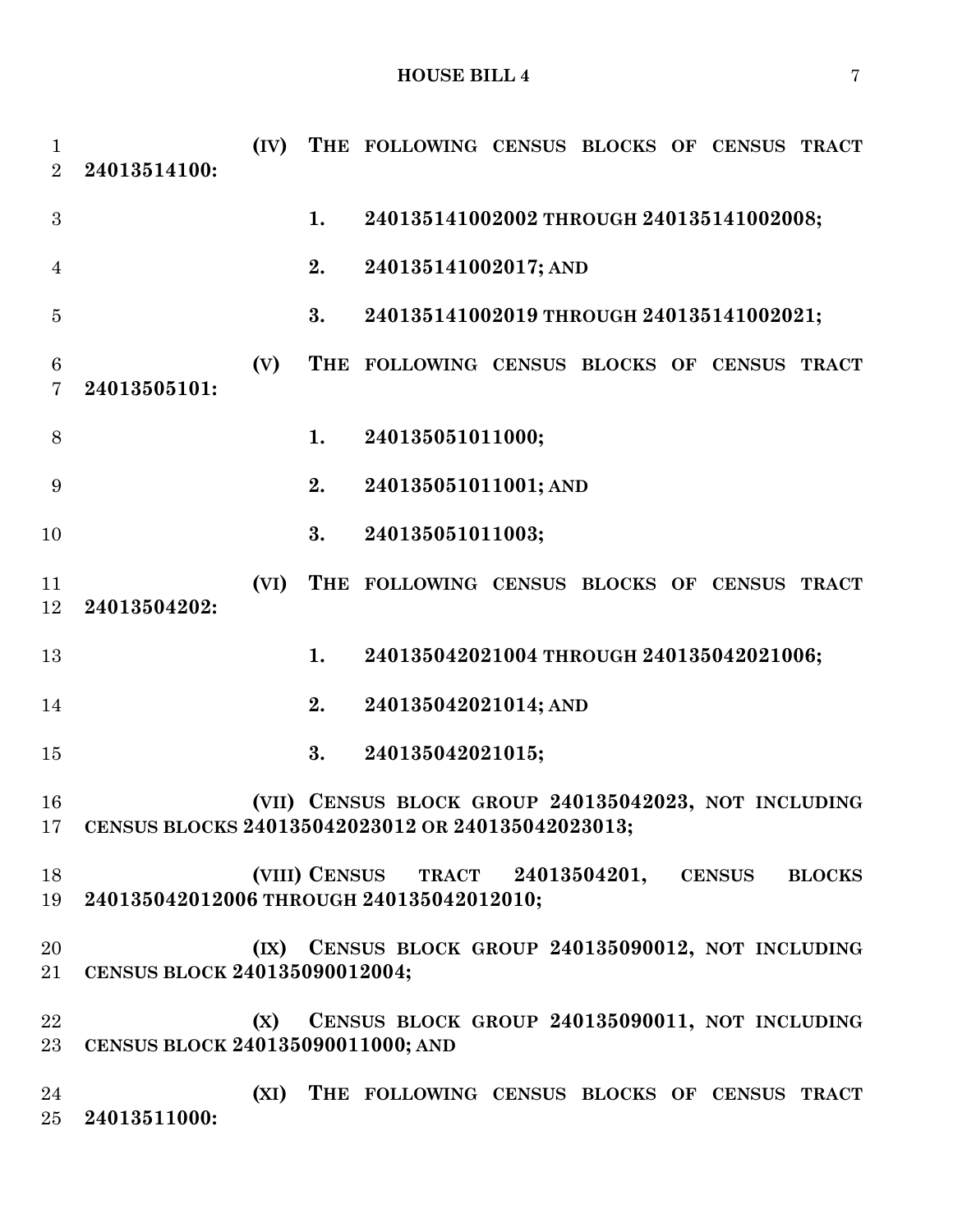|                                                           | 8            |       |    | <b>HOUSE BILL 4</b>                                                                                                                                                                                                                                |
|-----------------------------------------------------------|--------------|-------|----|----------------------------------------------------------------------------------------------------------------------------------------------------------------------------------------------------------------------------------------------------|
| $\mathbf{1}$                                              |              |       | 1. | 240135110002015;                                                                                                                                                                                                                                   |
| $\overline{2}$                                            |              |       | 2. | 240135110002024; AND                                                                                                                                                                                                                               |
| 3                                                         |              |       | 3. | 240135110002026 THROUGH 240135110002028; and                                                                                                                                                                                                       |
| $\overline{4}$<br>$\overline{5}$                          | (5)          |       |    | Commissioner District 5 consists of [Carroll County Election District 5<br>and Carroll County Election District 14, Precinct 1]:                                                                                                                   |
| $\boldsymbol{6}$<br>$\overline{7}$<br>8<br>$9\phantom{.}$ |              | (I)   |    | CENSUS BLOCK GROUPS 240135051012, 240135051021,<br>240135051022, 240135052032, 240135052051, 240135052052, 240135052061,<br>240135052062, 240135052071, 240135052072, 240135052081, 240135052082,<br>240135052083, 240135052084, AND 240135141001; |
| 10<br>11                                                  | 24013514202: | (II)  |    | THE FOLLOWING CENSUS BLOCKS OF CENSUS TRACT                                                                                                                                                                                                        |
| 12                                                        |              |       | 1. | 240135142022000;                                                                                                                                                                                                                                   |
| 13                                                        |              |       | 2. | 240135142022001; AND                                                                                                                                                                                                                               |
| 14                                                        |              |       | 3. | 240135142022005;                                                                                                                                                                                                                                   |
| 15<br>16                                                  | 24013514202: | (III) |    | THE FOLLOWING CENSUS BLOCKS OF CENSUS TRACT                                                                                                                                                                                                        |
| 17<br>18                                                  | <b>AND</b>   |       | 1. | 240135142021002<br>240135142021008;<br><b>THROUGH</b>                                                                                                                                                                                              |
| 19                                                        |              |       | 2. | 240135142021014 THROUGH 240135142021017;                                                                                                                                                                                                           |
| 20<br>21                                                  | 24013514100: | (IV)  |    | THE FOLLOWING CENSUS BLOCKS OF CENSUS TRACT                                                                                                                                                                                                        |
| 22                                                        |              |       | 1. | 240135141002000;                                                                                                                                                                                                                                   |
| 23                                                        |              |       | 2. | 240135141002001;                                                                                                                                                                                                                                   |
| 24<br>25                                                  | <b>AND</b>   |       | 3. | 240135141002009<br>THROUGH 240135141002016;                                                                                                                                                                                                        |
| 26                                                        |              |       | 4. | 240135141002018;                                                                                                                                                                                                                                   |